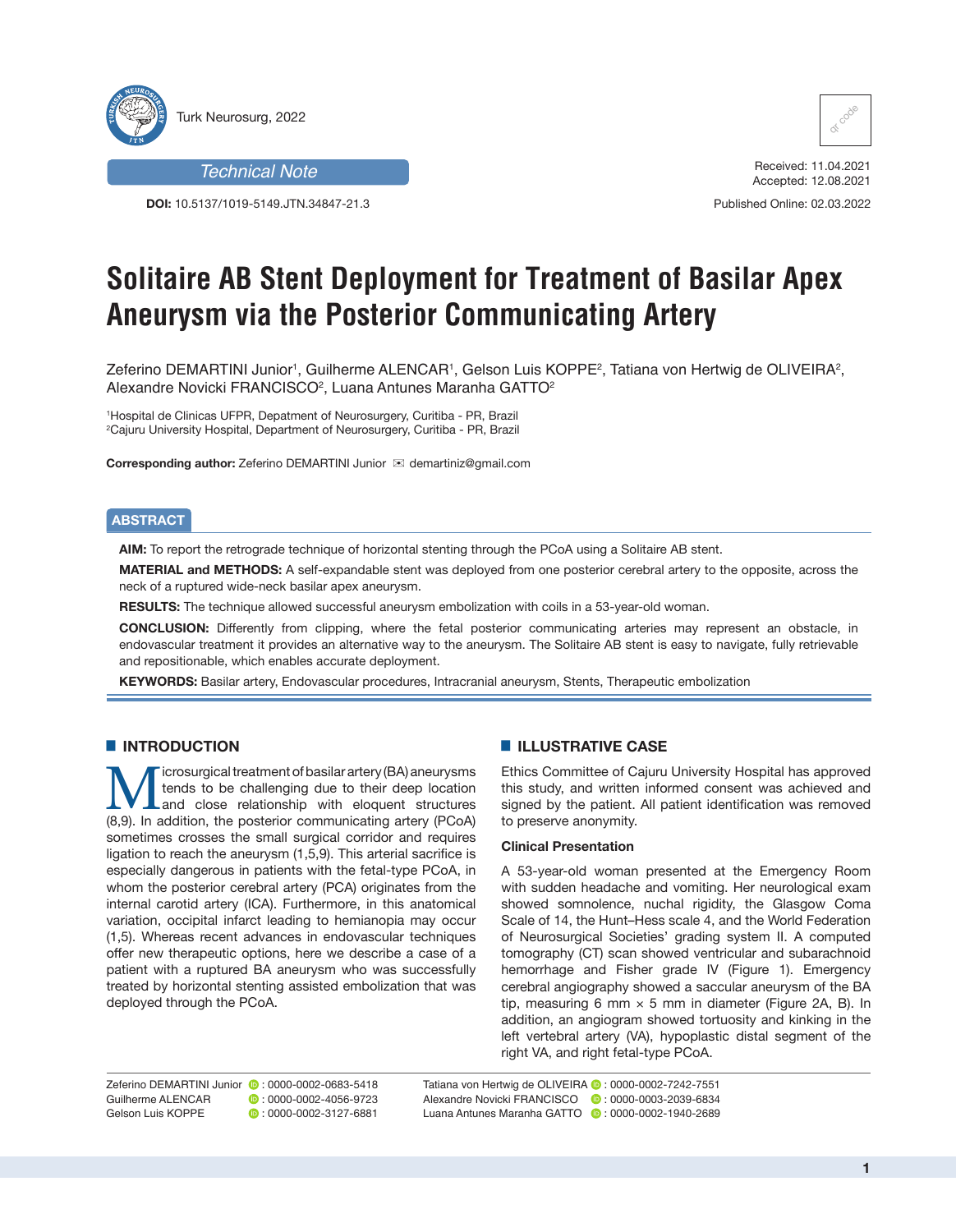

**Figure 1:** A pre-operative computed tomography scan showing intraventricular and subarachnoid hemorrhage.

#### **Surgical Technique**

A 6F guiding catheter (Neuron; Penumbra, Alameda-CA, USA) was positioned into the left VA, but progression attempts were unsuccessful. The guiding catheter was then repositioned within the distal segment of the right ICA. Under direct visualization through roadmapping, a microcatheter (Rebar 18; Medtronic, Minneapolis-MN, USA) was inserted over a microguidewire (Silver Speed 0.014 inch; Medtronic) through the right PCoA and right P1 segment of PCA, and then positioned into the left P1 segment (Figure 2C). Following guidewire removal, a 4 × 20 mm stent (Solitaire AB; Medtronic) was advanced crossing the midline. The stent was released, completely covering the aneurysm neck, and the microcatheter was removed. The aneurysm was then accessed with a smaller microcatheter (Echelon 10; Medtronic), which was positioned through the stent struts. Uncomplicated embolization was performed with five platinum coils (Axium; Medtronic), achieving complete aneurysm occlusion (Figure 2D, E). Systemic anticoagulation with intravenous heparin was started following placement of the first coil, and loading doses of 300 mg aspirin and 600 mg clopidogrel were administered via the nasogastric tube at the end of the procedure.

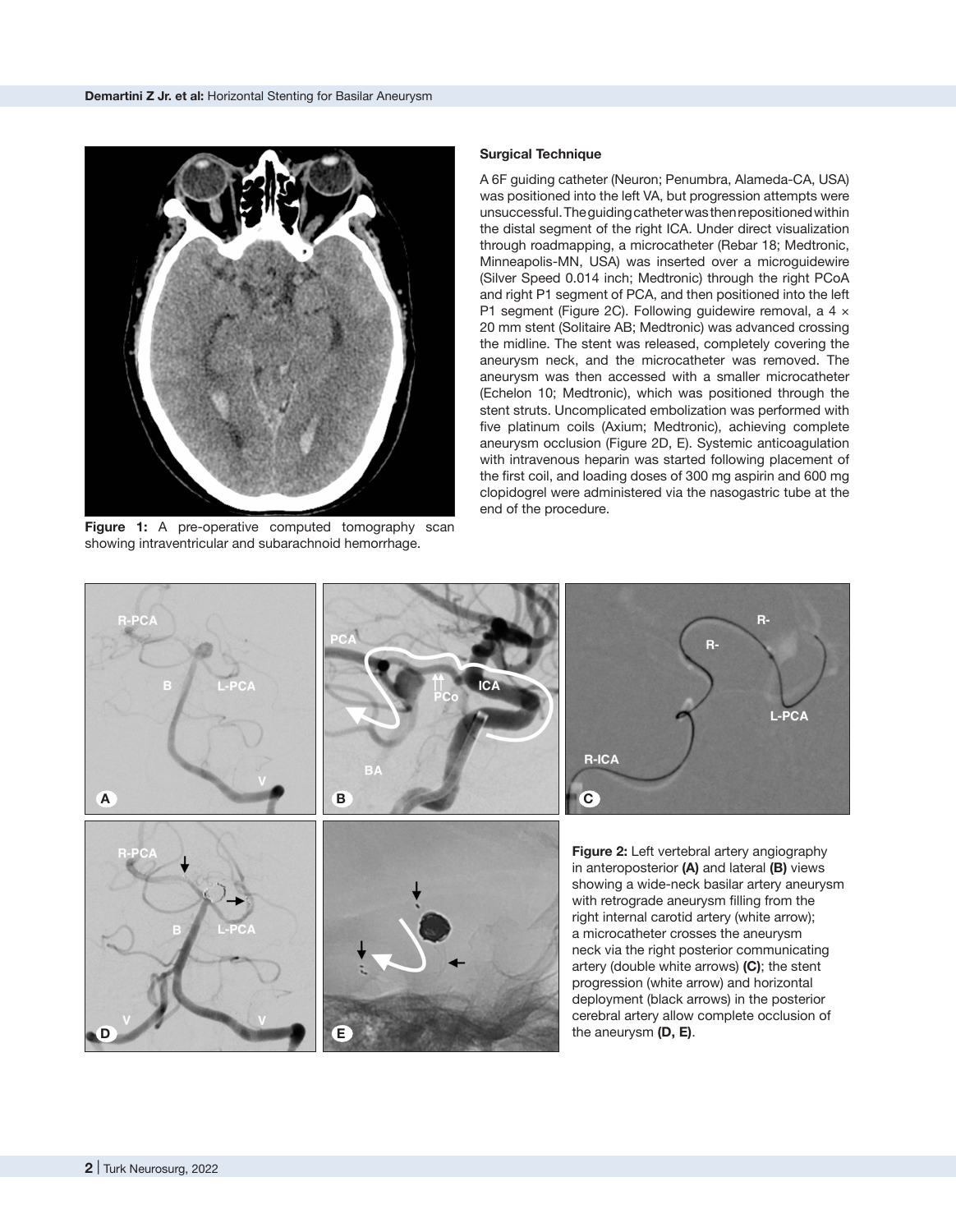#### **Postoperative Course**

Double antiplatelet therapy was maintained, and a postoperative CT scan ruled out any complications. During hospitalization and vasospasm monitoring, transcranial Doppler, biochemistry tests, and echocardiography were performed, all of them were showing normal values. The patient was discharged from hospital 12 days later and was able to resume her normal activities.

## █ **DISCUSSION**

BA apex aneurysms represent approximately 3% of intracranial aneurysms, and the anatomical condition inflict wall hemodynamic stress, thus contributing to the aneurysm formation (1,5,9). Knowledge of the basic anatomy of the Willis polygon and its variations is necessary to achieve therapeutic success (8,9). The fetal-type PCoA is a common variant where the PCA originates from ICA, which can increase the shear stress in the BA apex (2,4,5).

As microsurgical clipping of ruptured BA apex aneurysms has been associated with high morbidity and mortality, the treatment has progressively migrated toward endovascular therapy (2). However, BA apex aneurysms have frequently a wide-neck and unfavorable geometry for conventional or balloon-assisted coiling, and therefore, adjunctive technologies are required (2,3,7). When the PCAs project superiorly from BA to form an obtuse angle, deploying two stents in a Y configuration may be preferable; otherwise, if both PCAs leave the BA at a perpendicular or acute angle, like in this case, the horizontal stent implantation may provide better approximation to the aneurysm neck (2). In addition, it could cause less flow disturbance and minimize the wall stress, thus protecting the aneurysm neck better (2,4). Although horizontal stent deployment necessitates at least one larger PCoA, this approach also decreases the complexity, and the costs and the risk of thromboembolic complications, being more advantageous than the Y-stent technique (8).

Horizontal deployment of a stent in the BA apex was first described in the treatment of unruptured aneurysm by Cross et al. (2) and subsequently used for a ruptured aneurysm by Fitzpatrick et al. (4); both groups of authors used the NeuroForm stents (Boston Scientific, Natick-MA, USA). Including those cases, a total of 28 patients with BA apex aneurysms were treated with this technique, also using the Enterprise (Codman & Shurtleff, Raynham-MA, USA) and Wingspan (Boston Scientific) stents (2,4,8). However, to the best of the authors' knowledge, this is the first report of the use of a Solitaire AB stent with this technique. The Solitaire AB stent has large, closed cells in a slotted design, with electrolytic detachment that enables full retrieving and precise deployment, an advantage for difficult locations. In comparison, new generation low-profile stent models, such as stent LVIS Jr. (MicroVention, Aliso Viejo-CA, USA) or NeuroForm Atlas (Stryker, Kalamazoo-MI, USA) have lower profile requiring smaller microcatheters, which may favor the cases of narrow PCoA (6,9,10). All these intracranial selfexpanding nitinol stents have specific design, and none seems

to be superior to others in all aspects (7). As a result, the stent choice should be individualized, and clinical, anatomical, and technical features should be considered (7). Although these options may be safe, some stents are not available in our practice, and most of them also require access via the BA. In our case, this therapeutic option was chosen due to the difficult access by posterior circulation, as well as the need for precise device deployment considering the tortuosity of the ICA–PCoA route. A single horizontal T-stent implantation via the retrograde approach was sufficient to achieve aneurysmal occlusion, and it permitted good technical and clinical results  $(4).$ 

Different from microsurgery, where the fetal-type PCoA may pose an obstacle, in the endovascular approach, this artery sometimes offers a safe way to access the BA. Thus, this approach makes an attractive option to keep in the surgeon's armamentarium.

## █ **MAIN POINTS**

- Ruptured wide-neck BA apex aneurysms have high morbidity and mortality associated with microsurgical clipping.
- The BA apex aneurysms geometry usually requires stent deployment.
- When the PCA leaves the BA at a perpendicular or acute angle, horizontal stent implantation is preferable, and the PCoA route may be considered.
- The Solitaire AB stent presents good navigability and is fully retrievable, being a feasible and safe option to use with this technique.

## █ **ACKNOWLEDGEMENTS**

We thank to Dr. Enio Guerios for his contribution and technical help.

## **E** AUTHOR CONTRIBUTIONS

Z.D.J., G.L.K., and G.S.A.: conception of the work and acquisition of the data. L.A.M.G., T.V.W.F.O., and A.N.F.: analysis and interpretation of the data. Z.D.J., and G.S.A.: drafting of the work; L.A.M.G., G.L.K., T.V.W.F.O., and A.N.F.: critically revising the work for intellectual content. Z.D.J., G.S.A., L.A.M.G., G.L.K., T.V.W.F.O., and A.N.F.: final approval of the version to be published. Z.D.J., G.S.A., L.A.M.G., G.L.K., T.V.W.F.O., and A.N.F.: accountable for all aspects of the work in ensuring that questions related to the accuracy or integrity of any part of the work are appropriately investigated and resolved.

## █ **REFERENCES**

1. Ahn SH, Kim BJ, Kim YJ, Kang DW, Kwon SU, Kim JS: Patterns and outcomes of the top of the basilar artery syndrome: The role of the posterior communicating artery. Cerebrovasc Dis 46:108-117, 2018